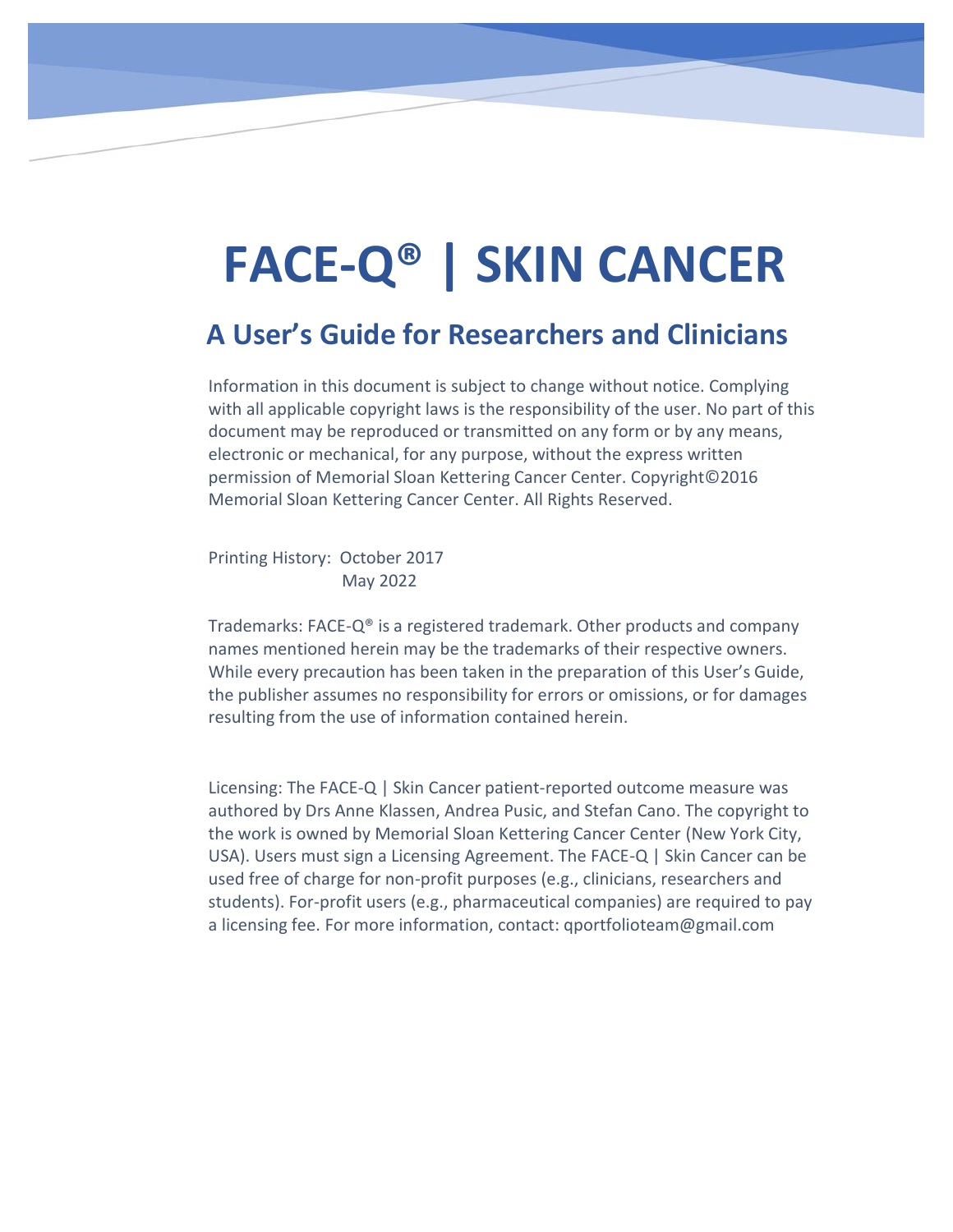## **Table of Contents**

| 1. What is the FACE-Q   Skin Cancer?                         | $\overline{2}$ |
|--------------------------------------------------------------|----------------|
| 2. How was the FACE-Q Developed and Validated?               | $\overline{2}$ |
| 3. FACE-Q   Skin Cancer Scales                               | 6              |
| 4. Administration of the FACE-Q   Skin Cancer                | 7              |
| 5. Scoring the FACE-Q   Skin Cancer                          | 7              |
| <b>6. Conditions of Use</b>                                  | 8              |
| <b>7. Frequently Asked Questions</b>                         | 9              |
| 8. Publications Related to FACE-Q Development and Validation | 12             |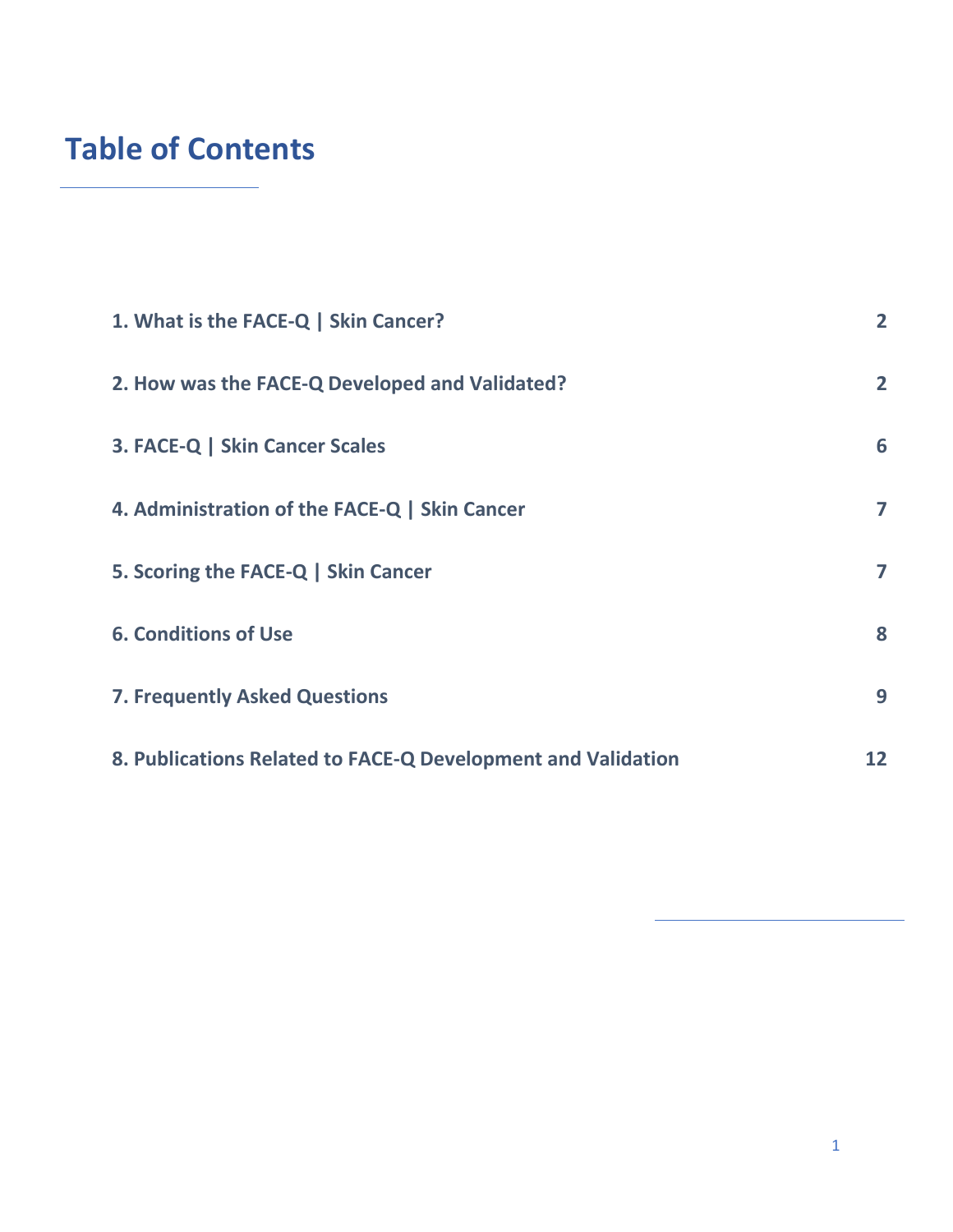## <span id="page-2-0"></span>**1. What is the FACE-Q | Skin Cancer?**

The FACE-Q is a patient-reported outcome measure (PROM) that can be used to evaluate healthcare experience and outcomes after facial skin cancer procedures from the patient's perspective. The FACE-Q Skin Cancer can be used to measure outcomes that matter to patients having any type of facial skin cancer surgery.

### <span id="page-2-1"></span>**2. How was the FACE-Q Developed and Validated?**

The FACE-Q represents a new generation of PROMs developed using a modern psychometric approach called Rasch Measurement Theory (RMT). In RMT, scales that compose a PROM are designed to measure and score a unidimensional construct. In scale development, data that meet the requirement of the Rasch model provide interval-level measurement. When a scale has high content validity and is targeted to measure a concept as experienced by a sample, accurate tracking of clinical change can be achieved. In addition to their use in research studies, FACE-Q scales can be used with individual patients to inform clinical care.

Figure 1 shows the multiphase mixed methods approach used by our team to develop PROMs. We followed internationally recommended guidelines for PROM development to ensure that FACE-Q meets requirements of regulatory bodies.

In phase 1, qualitative interviews were conducted with 15 patients who had different types of facial skin cancer. The interviews were used to elicit concepts important to patients. We identified five major themes on the impact of skin cancer surgery: appearance-related concerns; psychological (e.g., fear of new cancers or recurrence); social (e.g., impact on social activities and interaction); physical (e.g., pain and swelling) concerns, and satisfaction with the experience of care (e.g., satisfaction with information). The qualitative data were used to form a set of scales that were refined through cognitive interviews with patients and input from experts.

In phase 2, the FACE-Q was field-tested at Memorial Sloan Kettering Cancer Center (USA) between July 2014 and July 2015. A sample of 209 patients were recruited and provided 326 assessments. The sample ranged in age from 25 to 92 years (mean=64) and included 113 females and 96 males. Participants had the following types of skin cancer: basal cell carcinoma (N=143), squamous cell carcinoma (N=40), melanoma (N=25), or other skin cancer (N=1).

RMT analysis provided evidence of reliability and validity of five FACE-Q Skin Cancer scales. These scales measure appearance (of face and scars), health-related quality of life (appearance-related distress, cancer worry), and satisfaction with information. Figure 2 shows the FACE-Q Skin Cancer conceptual framework. All items had ordered thresholds and good psychometric fit. Reliability was high (person separation index and Cronbach's alpha  $\geq$  0.90) and scales measuring similar constructs were correlated. In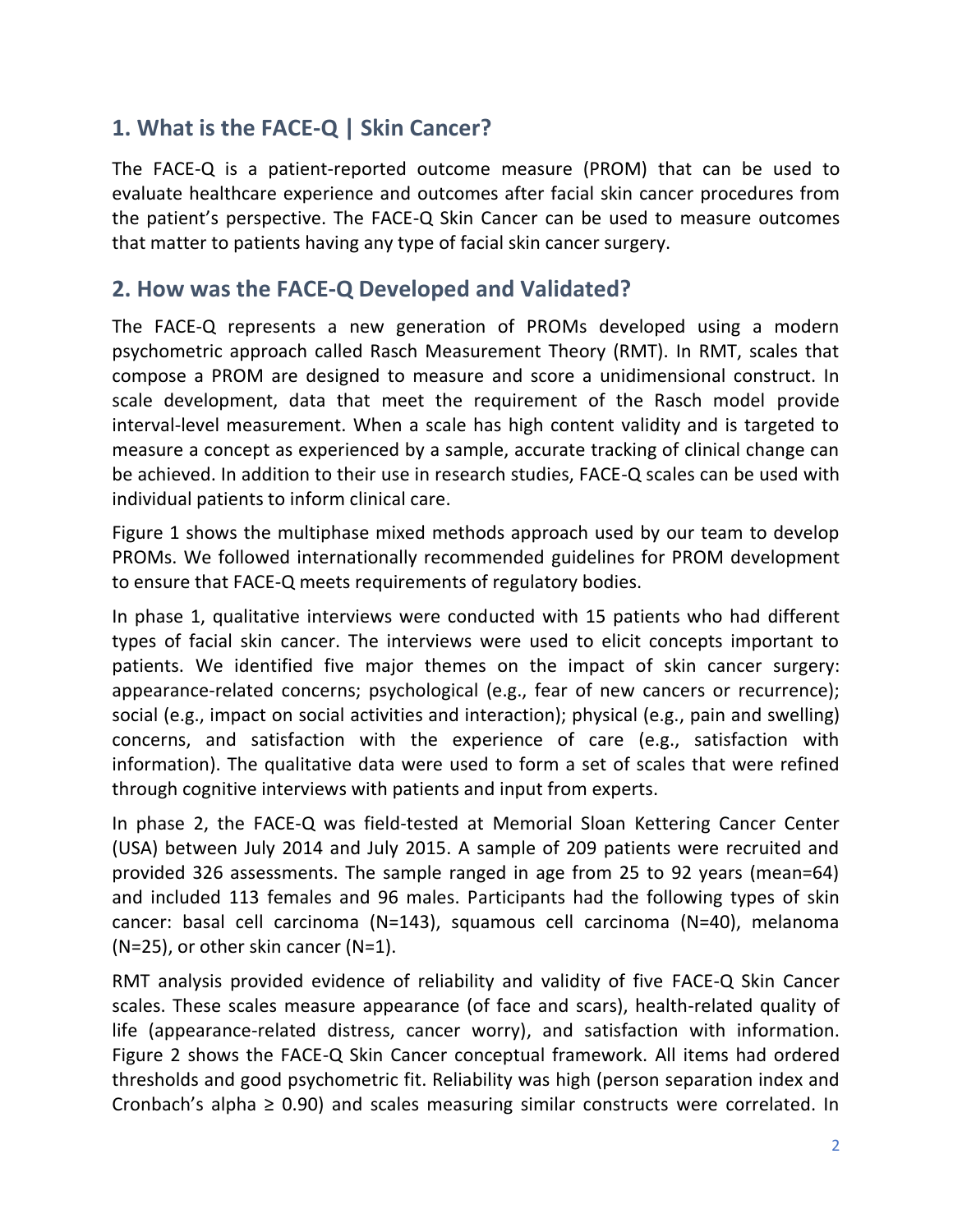addition, the Cancer Worry scale was shown to measure responsiveness in a subset of 63 participants who completed the scale before and after surgery.

The item set for two FACE-Q scales did not work together statistically (i.e., the item set did not map out a clinical hierarchy for the concept of interest), and instead formed checklists. These checklists measure sun protection behavior and adverse effects of treatment. The checklists can provide clinically important information, such as monitoring for post-operative adverse effects.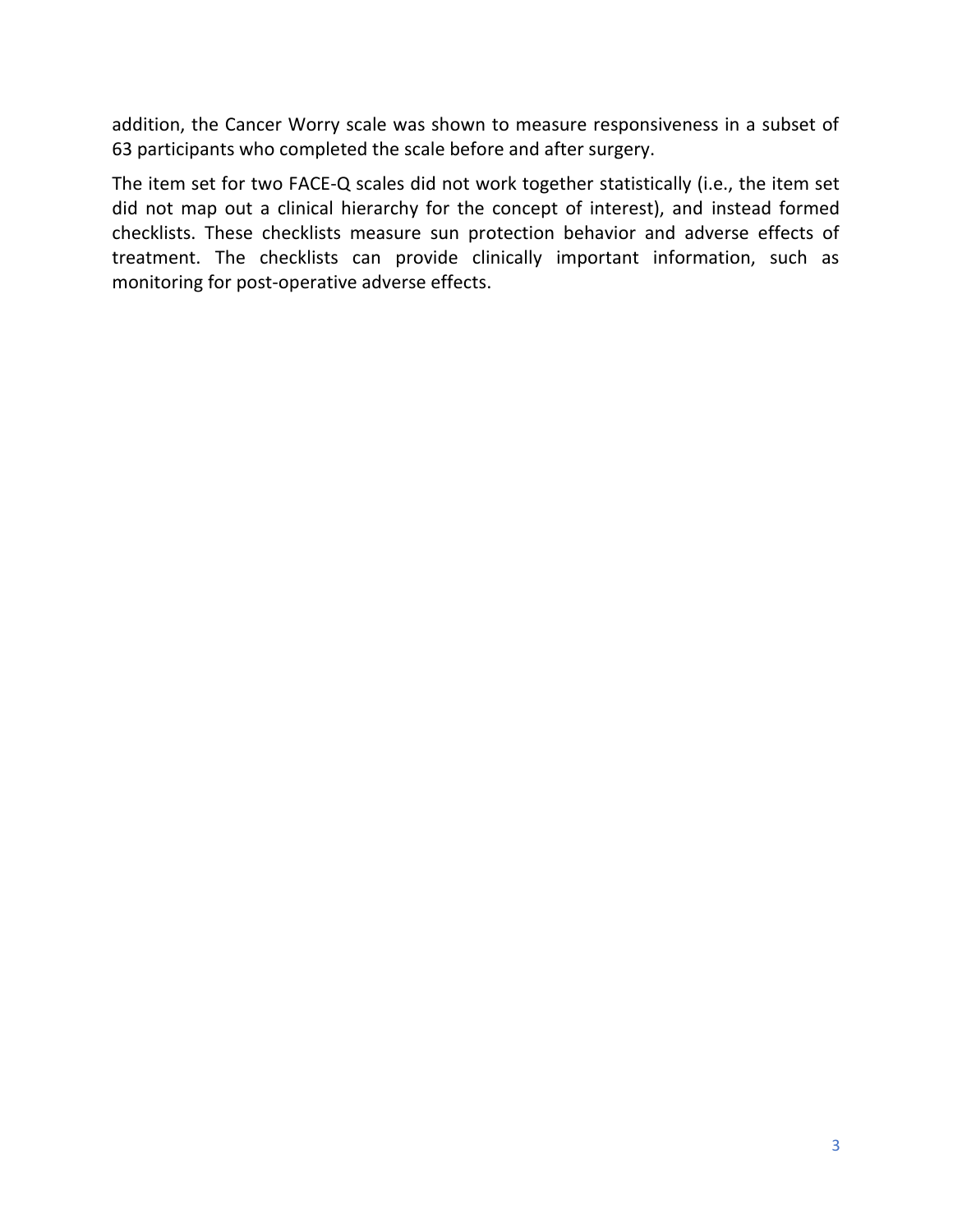

work?

evaluation

scales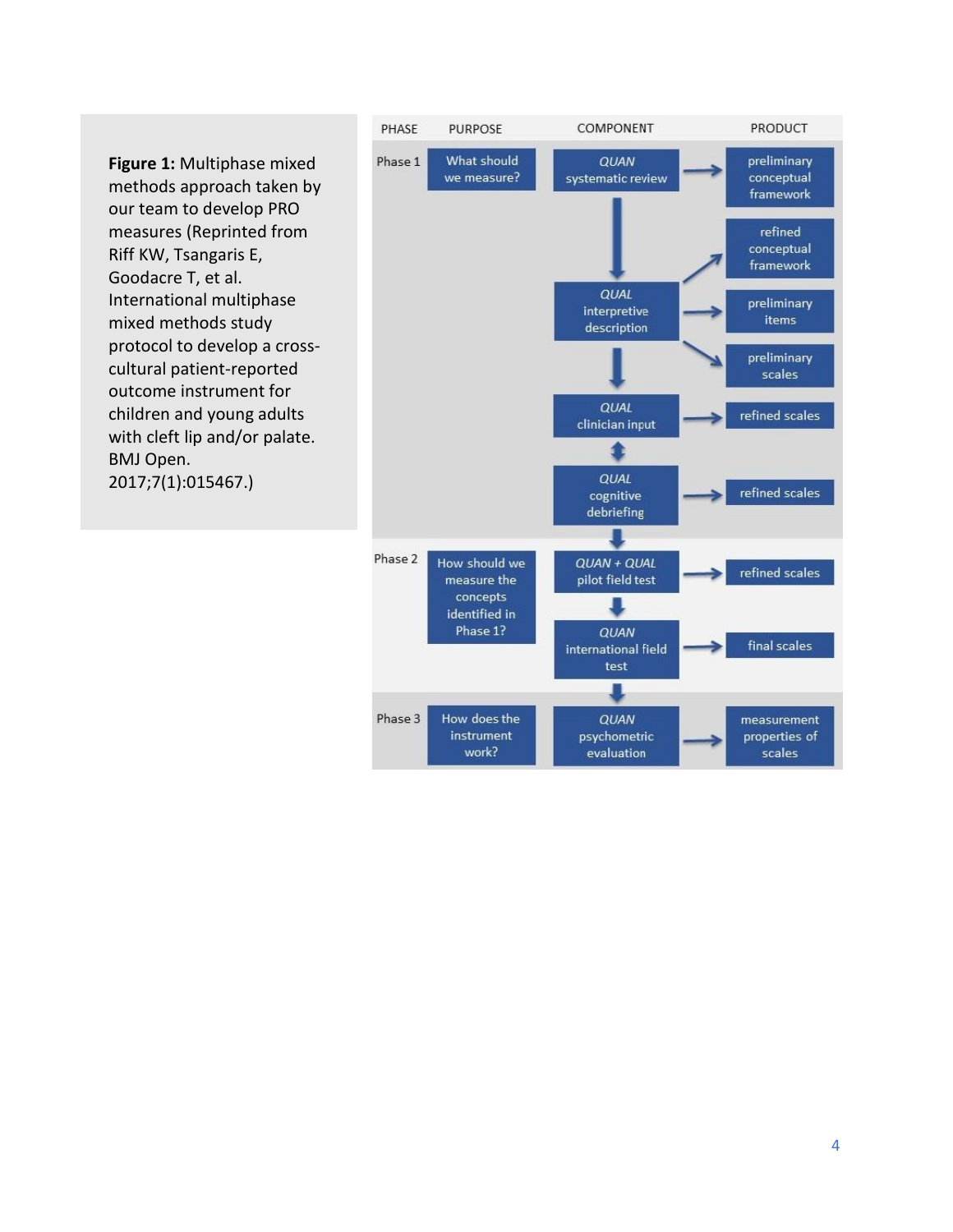#### **Figure 2: FACE-Q Skin Cancer conceptual framework**

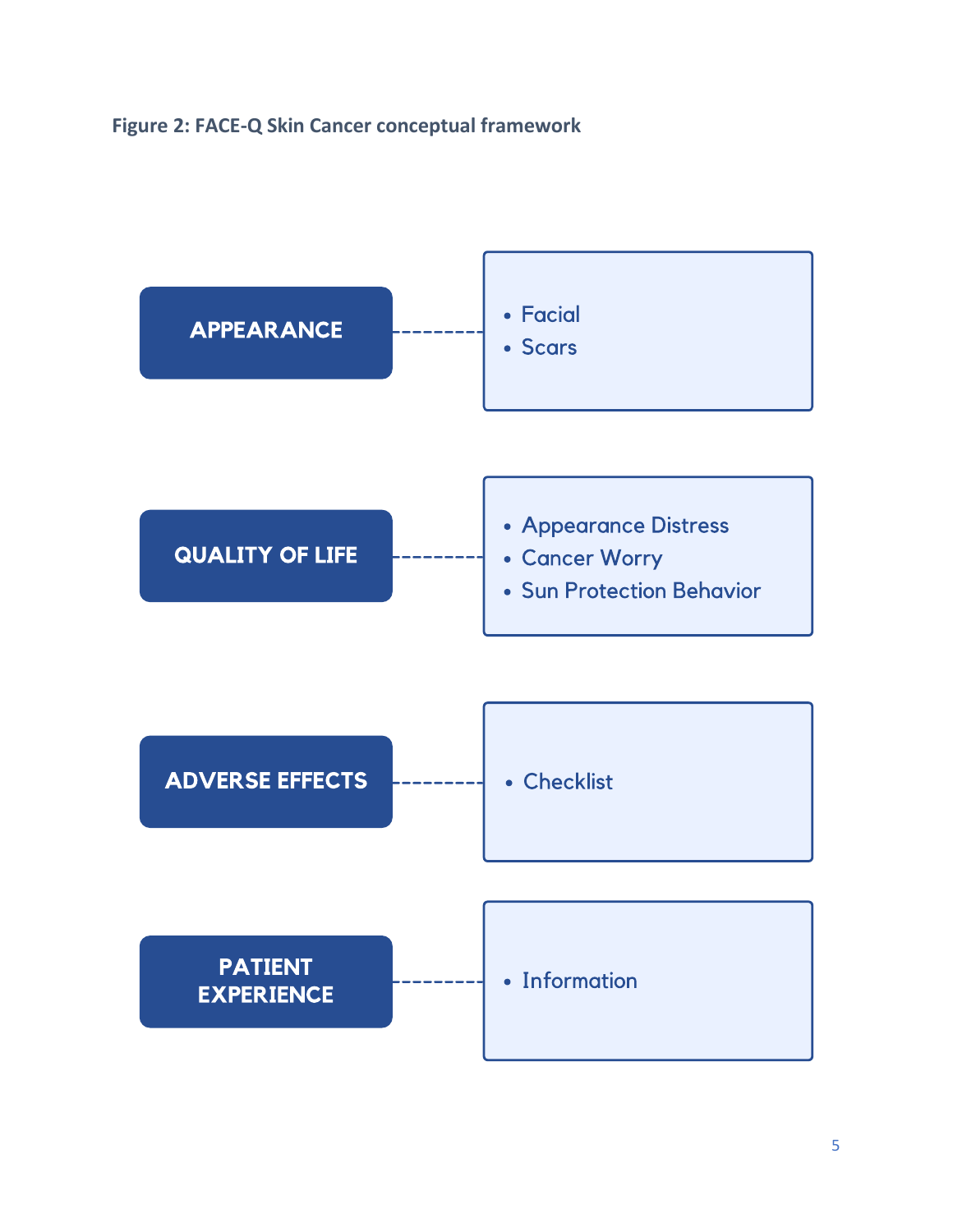## <span id="page-6-0"></span>**3. FACE-Q | Skin Cancer Scales**

Table 1 shows the FACE-Q scales and checklists, including number of items, response options, recall period, and Flesch-Kincaid (FK) grade reading level. Below the table is a brief description of the content of each scale.

| <b>Name of Scale/Checklist</b>     | <b>Items</b> | <b>Response Options</b>                                  | Recall    | <b>FK</b> |  |  |  |
|------------------------------------|--------------|----------------------------------------------------------|-----------|-----------|--|--|--|
| Appearance                         |              |                                                          |           |           |  |  |  |
| Facial                             | 9            | dissatisfied $\rightarrow$ satisfied<br>past week        |           | 0.0       |  |  |  |
| <b>Scars</b>                       | 8            | extremely bothered $\rightarrow$ not at all<br>past week |           | 1.4       |  |  |  |
| <b>Quality of Life</b>             |              |                                                          |           |           |  |  |  |
| Cancer Worry                       | 10           | disagree $\rightarrow$ agree                             | past week | 6.1       |  |  |  |
| <b>Appearance-related Distress</b> | 8            | disagree $\rightarrow$ agree<br>past week                |           | 3.2       |  |  |  |
| <b>Sun Protection Behavior</b>     | 5            | never $\rightarrow$ always<br>n/a                        |           | 3.3       |  |  |  |
| <b>Adverse Effects</b>             |              |                                                          |           |           |  |  |  |
| Checklist                          | 10           | not at all $\rightarrow$ extremely bothered<br>past week |           | 9.9       |  |  |  |
| <b>Patient Experience</b>          |              |                                                          |           |           |  |  |  |
| Information: Appearance            | 6            | dissatisfied $\rightarrow$ satisfied                     | n/a       | 0.6       |  |  |  |

#### **APPEARANCE**

**Satisfaction with Facial Appearance**: This 9-item scale measures the appearance of the entire face with items that ask about symmetry and shape, as well as how the face looks in photos, in the mirror, and up close.

**Appraisal of Scars**: This 8-item scale measures the appearance of scars with items that ask about features such as color, length, and location.

#### **QUALITY OF LIFE**

**Cancer Worry:** This 10-item scale measures cancer worry. Respondents are asked to indicate how often they worry about the skin cancer recurring, spreading to other parts of the body, and how much worrying about skin cancer interferes with their relationships.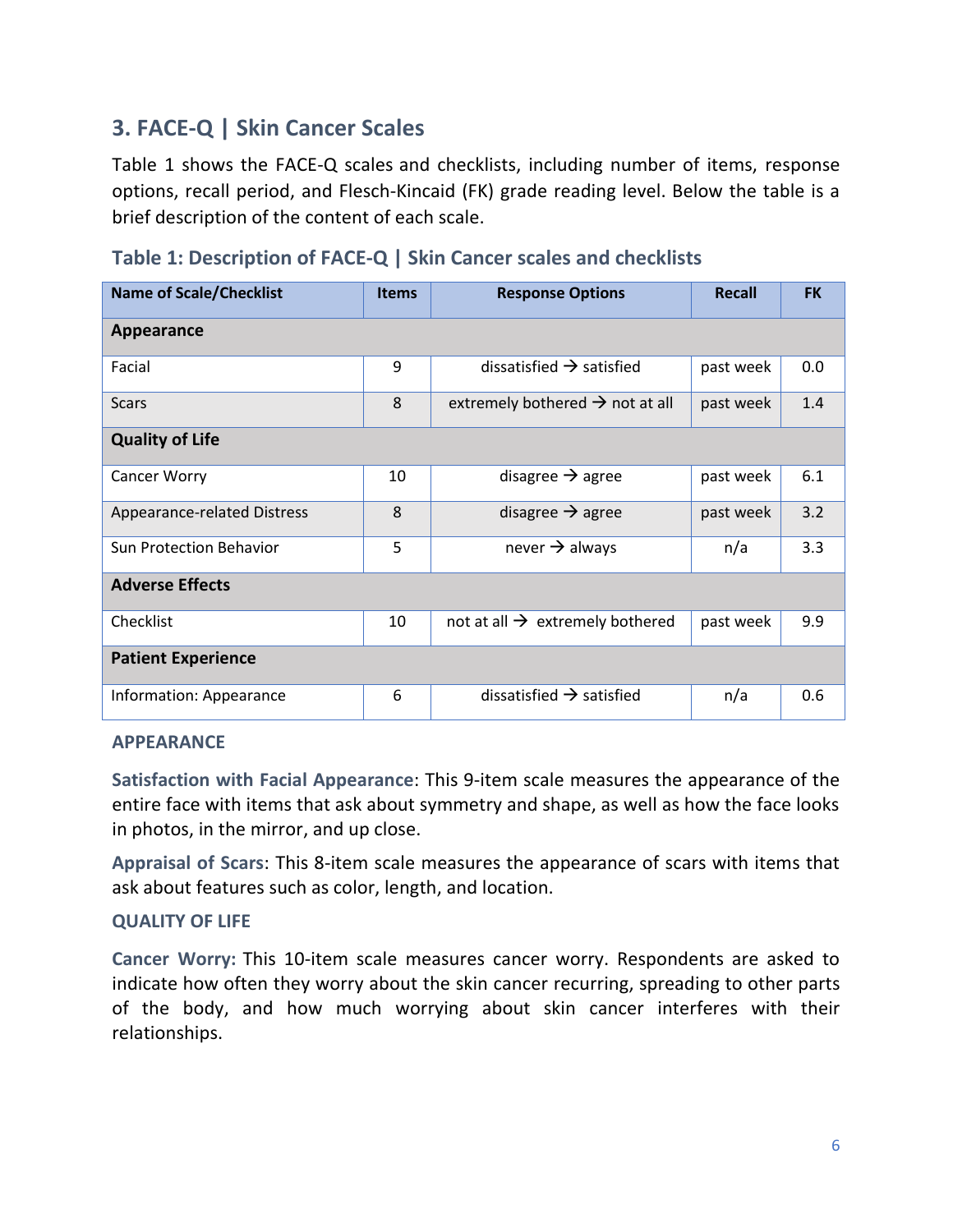**Appearance-related distress:** This 8-item scale measures how facial appearance affects the respondent by asking them to indicate how much they agree/disagree with feeling depressed, anxious, or unhappy when others look at them.

**Sun Protection Behavior**: This 5-item checklist assesses sun protection behavior. When spending time outdoors, the respondent indicates how often sunscreen, a hat, or clothing is used.

#### **ADVERSE EFFECTS**

**Checklist**: This 10-item checklist asks about problems the respondent may be experiencing due to their recent skin cancer treatment, such as pain, numbness, itching, or swelling.

#### **PATIENT EXPERIENCE**

**Satisfaction with Information: Appearance:** This 6-item scale measures satisfaction with information provided by the medical team with items concerning how the respondent's appearance would change and how scars would change overtime.

#### <span id="page-7-0"></span>**4. Administration of the FACE-Q | Skin Cancer**

The FACE-Q was designed to be completed by patients by themselves. Each scale/checklist takes only a few minutes to complete. Each scale is independently functioning, which means that only scales relevant to the particular research or clinical situation need be completed. Brief instructions are provided at the start of each scale/checklist. The FACE-Q was field-tested using paper-and-pencil as the form of data collection. You may use the paper-and-pencil format or create an online version for ease of administration in non-profit academic research (e.g., REDCap) and in clinical care (e.g., hospital EMR such as Epic). If you plan to have an ePRO company capture and manage FACE-Q data collection, the ePRO company may need a license. If you have had FACE-Q scales converted into an electronic format and require an e-conversion review and certificate, please email [qportfolioteam@gmail.com.](mailto:qportfolioteam@gmail.com)

#### <span id="page-7-1"></span>**5. Scoring the FACE-Q | Skin Cancer**

There is no overall or total FACE-Q score. Instead, FACE-Q is composed of independently functioning scales and checklists that are scored separately.

To score a scale, the raw scores for the set of items in a scale are added together to produce a total raw score. If missing data is less than 50% of the scale's items, the within-person mean for the completed items can be imputed for the missing items prior to computing a total raw score. As necessary, the imputed raw score for each item should be rounded to an integer. Then the items can be summed to produce a total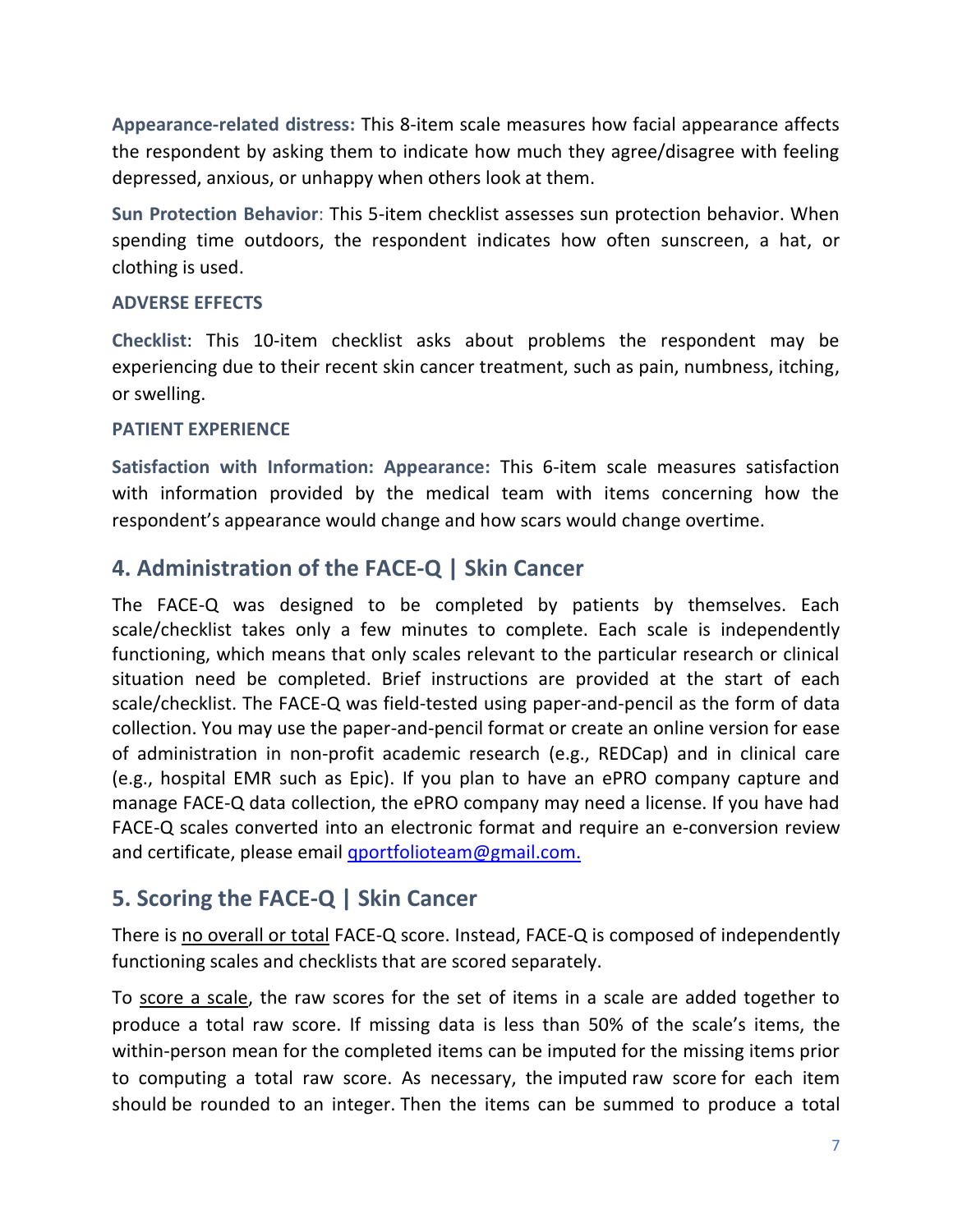scale raw score. Once a total raw score for the scale is computed, the Conversion Table can be used to convert the raw score into a score that ranges from 0 (worst) to 100 (best). The conversion, which linearizes the scores, is based on the findings from the Rasch analysis. Higher scores for the scales measuring appearance (Face Overall, Scars) and the Information scale reflect a better outcome whereas higher scores on Cancer Worry and Appearance-Related Distress indicate more cancer worry and appearancerelated distress. The Conversion Tables for changing raw scores into 0 to 100 scores are available after a license agreement is signed.

To score a checklist, the raw scores for the items in a checklist can be used to identify problems experienced by a patient or a sample. Checklists do not have Rasch Conversion Tables because the set of items did not work together statistically (i.e., the item set did not map out a clinical hierarchy for the concept of interest). Even though there are no Conversion Tables based on Rasch analysis for the 2 checklists, they can provide clinically important information, such as monitoring for post-operative complications.

## <span id="page-8-0"></span>**6. Conditions of Use**

Memorial Sloan Kettering Cancer Center holds the copyright of the FACE-Q | Skin Cancer and all of its translations (past, ongoing, and future). To avoid any copyright infringement, a copyright notice shall be included on the original questionnaire and all of its derivatives (including, but not limited to translations) as follows: "Copyright©2016 Memorial Sloan Kettering Cancer Center, New York, USA. All rights reserved."

Use of the FACE-Q requires completion of a licensing agreement. The use of the FACE-Q in non-profit academic research and in clinical care is free of charge. The use of the FACE-Q by "for-profit" organizations (e.g., pharmaceutical companies, contract research organizations, ePRO companies) is subject to a licensing fee. Non-profit users can access the FACE-Q using the following link:

<https://fhspeds.mcmaster.ca/pedsCapOne/surveys/?s=WTNMDPJRC7>

For questions regarding fees to be paid by 'for-profit' organizations, please contact: Britney A. Gardner Licensing & Contract Associate Office of Technology Development Memorial Sloan Kettering Cancer Center 1275 York Ave, New York, NY 10065 [gardnerb@mskcc.org](mailto:gardnerb@mskcc.org)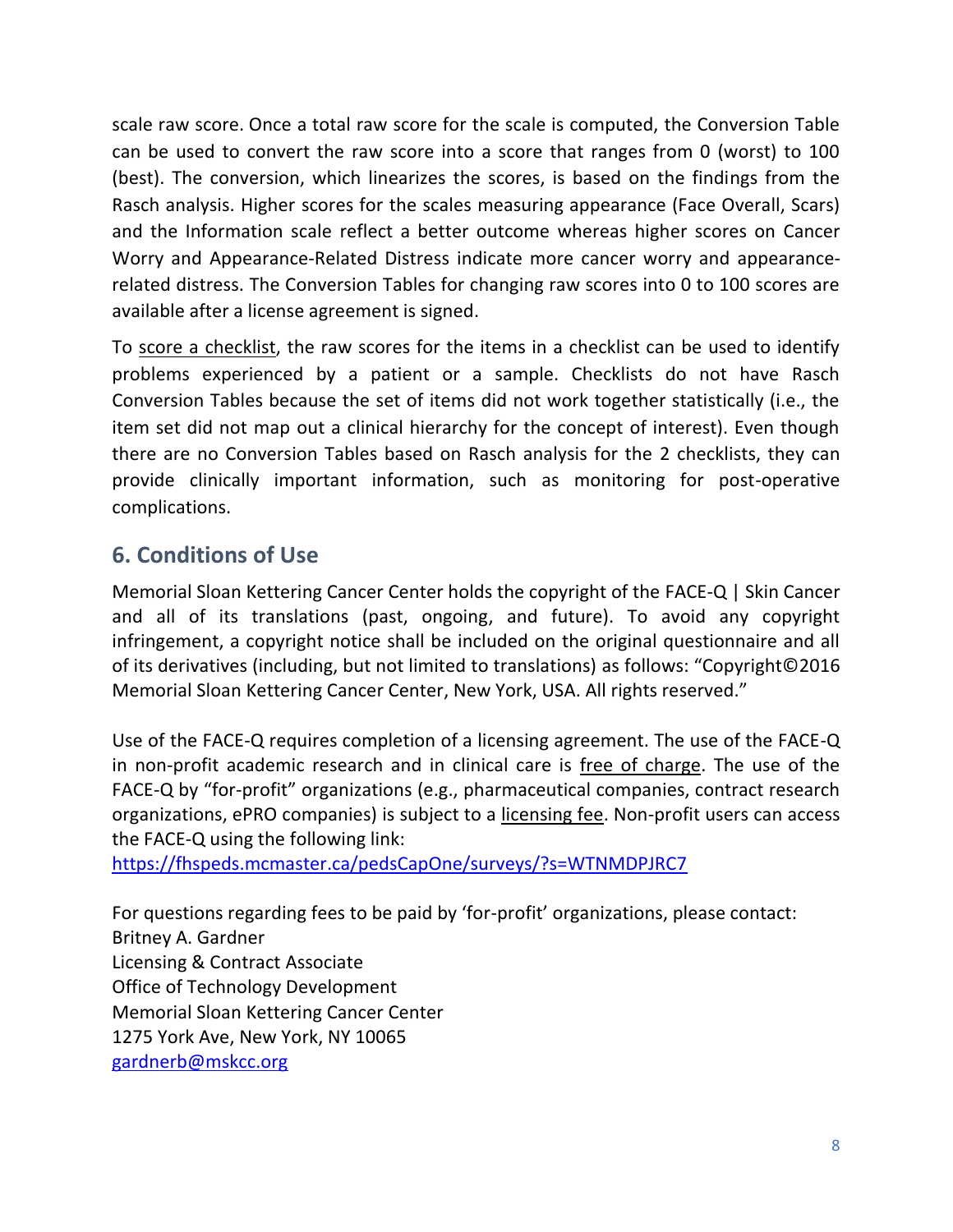#### **PLEASE NOTE**

**When you sign a FACE-Q license, you agree to the following terms:**

- **You will not modify, adapt, or create another derivative work from the FACE-Q**
- **You will not sell, sublicense, rent, loan, or transfer the FACE-Q to anyone**
- **You will not reproduce any FACE-Q scales in publications or other materials**
- **You will not translate the FACE-Q without permission from our team**

For questions regarding study design and optimal use of FACE-Q | Skin Cancer scales, contact:

Erica Lee, MD Memorial Sloan Kettering Cancer Center New York, NY USA [leee@mskcc.org](mailto:leee@mskcc.org)

or

Andrea Pusic, MD, MHS, FACS, FRCSC Brigham and Women's Hospital 75 Francis St. Boston, MA 02115 [apusic@bwh.harvard.edu](mailto:apusic@bwh.harvard.edu)

## <span id="page-9-0"></span>**7. Frequently Asked Questions**

#### *Do I have to use all of the FACE-Q | Skin Cancer?*

Each scale and checklist functions independently, therefore patients can be asked to complete some or all of the FACE-Q. It is not necessary for a patient to complete all of the scales and checklists as there is no overall or total FACE-Q score. A researcher or clinician may therefore select a subset depending on the particular purpose of the study or use.

#### *Can I delete or add or change any items or response options of the FACE-Q | Skin Cancer?*

You cannot delete or add or change the wording of any items or response options of FACE-Q. Any modification to the content of the FACE-Q is prohibited under copyright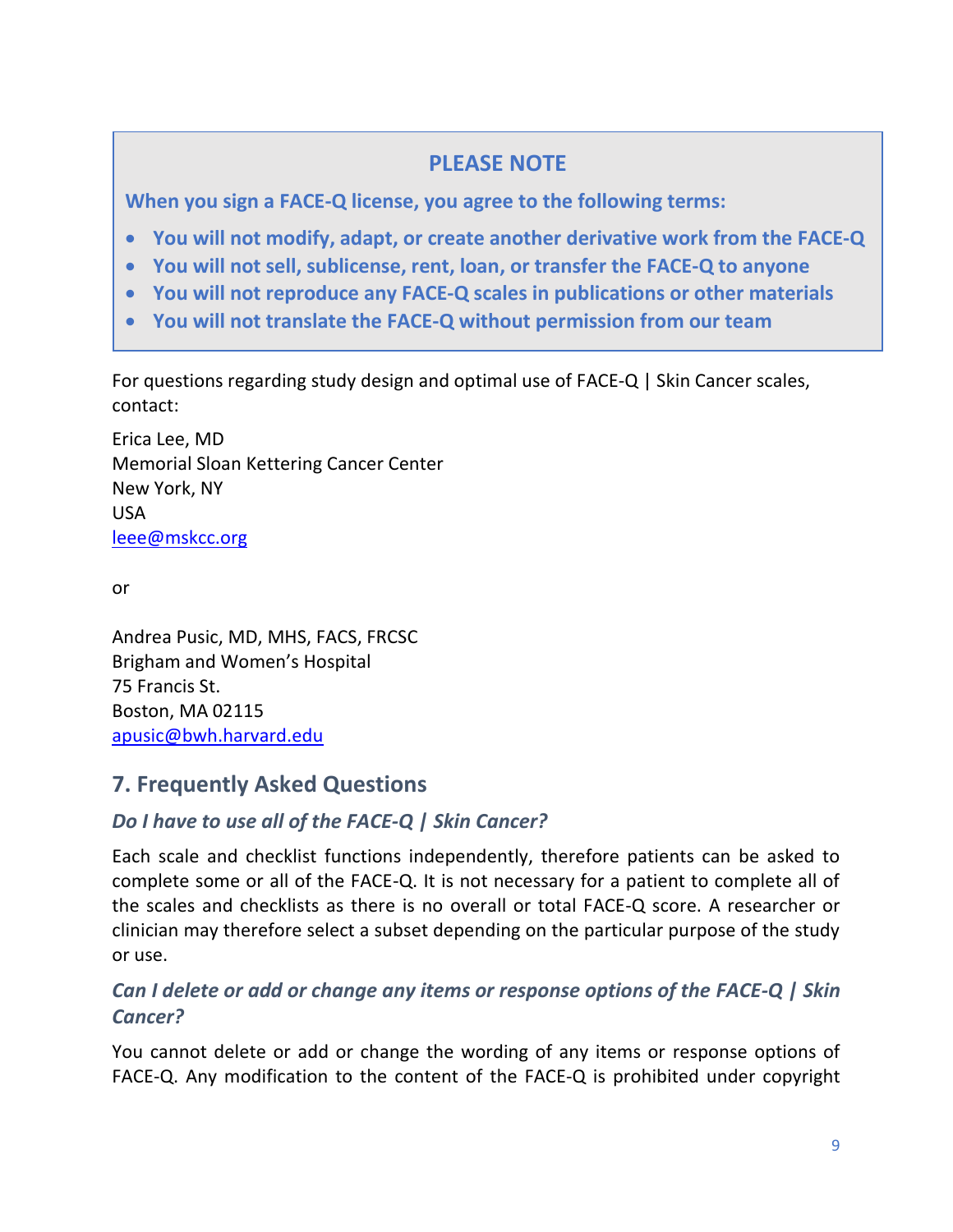laws. Also, making any changes to FACE-Q scales would invalidate their psychometric properties.

#### *Can I reproduce FACE-Q | Skin Cancer in a publication or other public document (e.g., PhD thesis)?*

According to the licensing agreement, you cannot reproduce the content of FACE-Q verbatim in a publication. However, it is possible to show shortened versions of items. The short forms of items that can be used in a publication are shown in Table 2 below.

#### *Can I translate FACE-Q | Skin Cancer into a new language?*

Yes, with permission, you can translate the FACE-Q into different languages. Before starting a translation, check our translation list on [www.qportfolio.org](http://www.qportfolio.org/) to see if there is a translation in the language you need. If there is not a translation in the language you need, you will need to obtain permission from our team, sign a translation licensing agreement, and receive information on the method you need to follow. Email us at [qportfolioteam@gmail.com](mailto:qportfolioteam@gmail.com) for more information. Please note that the developers of the FACE-Q own the copyright of all translations of the FACE-Q.

#### *Are there specific time points when patients complete the FACE-Q| Skin Cancer?*

A researcher or clinician can decide the time points they would like to administer the FACE-Q.

#### *Does it cost money to use the FACE-Q | Skin Cancer?*

Use of FACE-Q is free for non-profit users, including use by hospitals. For-profit users need to pay a licensing fee through Memorial Sloan Kettering Cancer Centre (see conditions of use above).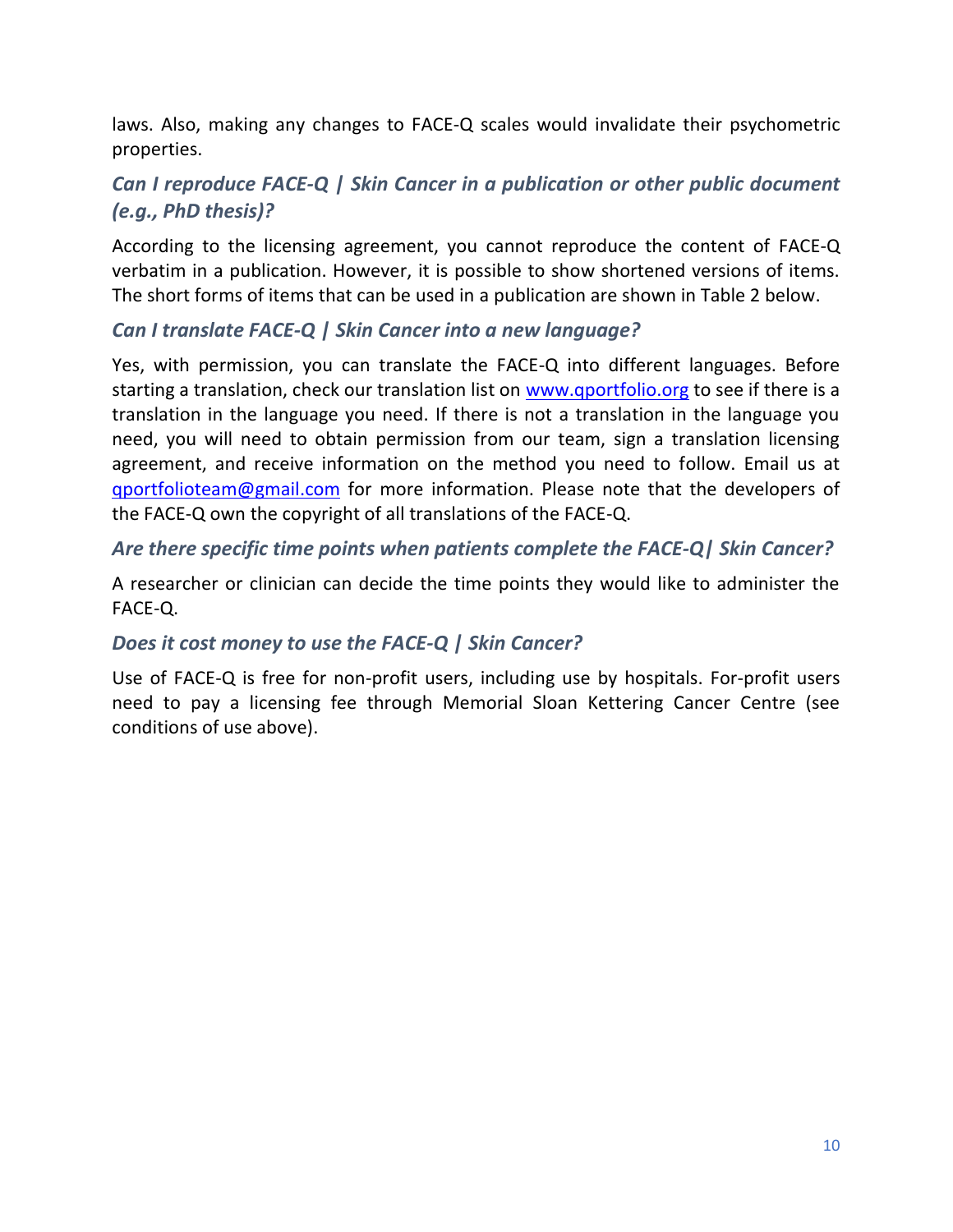| <b>FACIAL APPEARANCE</b> | come back                      | scar change                    |  |
|--------------------------|--------------------------------|--------------------------------|--|
| shape                    | anxious                        | scar fade                      |  |
| contour                  | may spread                     | scar look                      |  |
| symmetric                | become more serious            | help with scarring             |  |
| even                     | interferes with activities     | <b>SUN PROTECTION BEHAVIOR</b> |  |
| both sides match         | worry every day                | careful                        |  |
| smooth                   | keeps from enjoying life       | sunscreen                      |  |
| photos                   | may die                        | shady areas                    |  |
| mirror                   | interferes with relationships  | hat                            |  |
| up close                 | <b>APPEARANCE DISTRESS</b>     | clothing                       |  |
| <b>SCARS</b>             | self-conscious                 | <b>ADVERSE EFFECTS</b>         |  |
| color                    | insecure                       | pain                           |  |
| looking crooked          | unhappy                        | discomfort                     |  |
| wide                     | anxious                        | sensitivity                    |  |
| noticeable in photos     | stressed                       | numbness                       |  |
| length                   | embarrassed                    | tingling                       |  |
| thick                    | depressed                      | tightness                      |  |
| noticeable               | avoid family and friends       | itchiness                      |  |
| location                 | <b>INFORMATION: APPEARANCE</b> | swelling                       |  |
| <b>CANCER WORRY</b>      | appearance change              | bruising                       |  |
| worry                    | healed                         | facial movements               |  |

## **Table 2: Shortened items for FACE-Q scales/checklists to use in a publication**